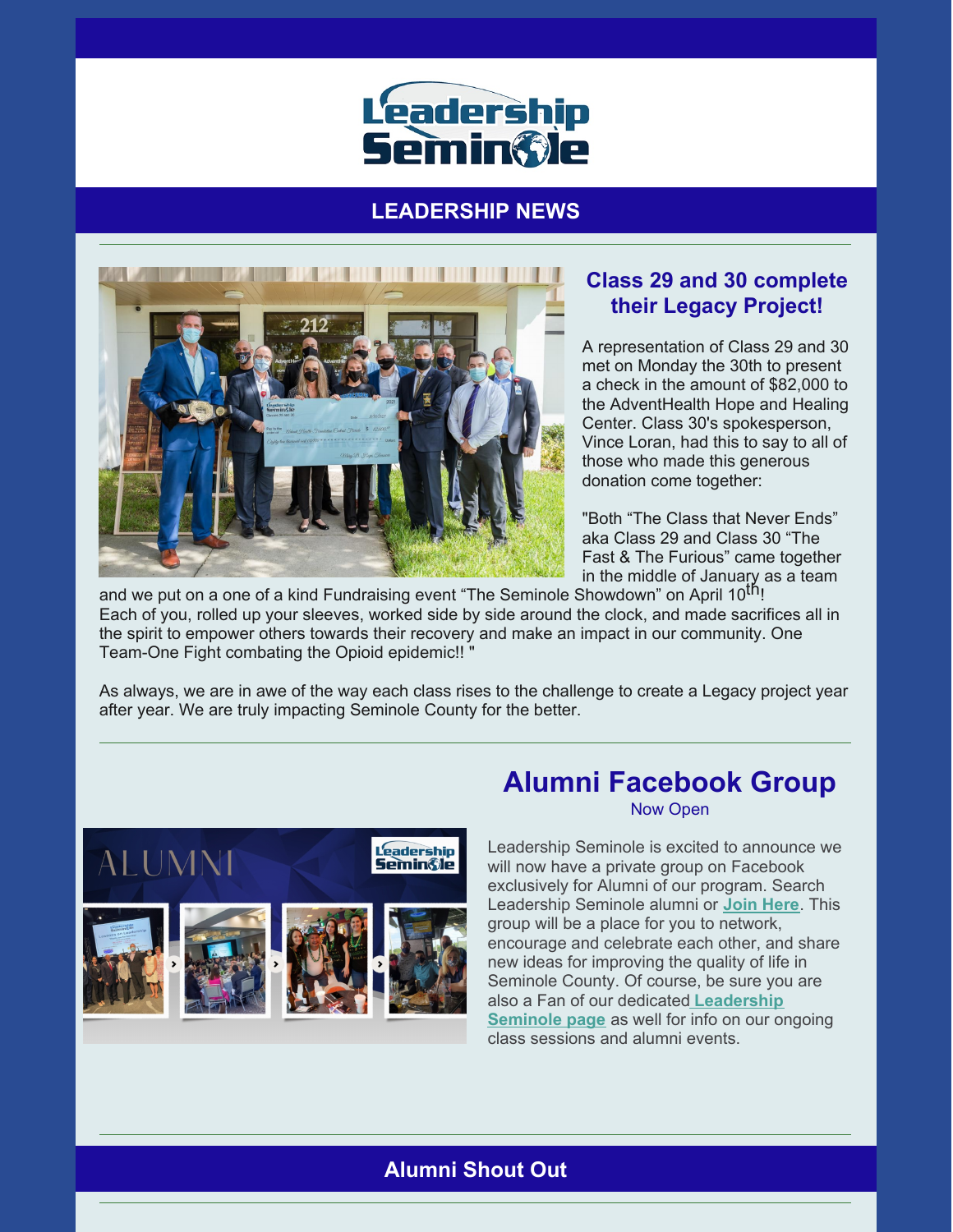#### **Leadership Seminole Alumni win at the Seminole Chamber Business Awards**

Seminole Chamber held their annual Business Awards luncheon on Thursday August 26th. Many of our community partners and alumni were in attendance and award nominees. A few were even chosen as winners. Leadership Seminole sends a special congratulations to

**Hollerbach's Willow Tree Cafe** - Business with 26- 100 Employees **Hearts, Hands and Hope** - Small Non-Profit **Embrace Families** - Large Non-Profit



# COMMUNITY NEWS



**You're Invited!**

**Oviedo Winter Springs Regional Chamber hosts Career Fair**

> **September 15th 11:00AM - 2PM**

#### **Update on Bartell Family**

Alumni Sara Bartell and her husband Sawyer have arrived home safely. They continue to be in need of assistance. Fellow Alumni Roxane Mann and her business Walk on Water are helping with a T-shirt Fundraiser. Consider purchasing a **[Grateful](https://walkonwaterfl.com/collections/new-arrivals/products/grateful-t-shirt) T** to help the family as settle back in Altamonte Springs. The Bartells are still in need of a wheelchair accessible van and a tracklift for the ceiling in their renovated home. Please consider [donating](https://www.gofundme.com/f/sawyers-road-to-recovery?utm_source=facebook&utm_medium=social&utm_campaign=p_cp_guide_do&fbclid=IwAR3lcas3M7kwyfOVVxpKjhkRAHnOfdHi5S4OPcEXScv9Fand0yFT5IxHqPQ) to their **Go Fund Me** or **Meal [Train](https://www.mealtrain.com/trains/q61vn9?fbclid=IwAR1CXeUvbkfRxX7LYxmKevF0RhKySD8GX6jnc4cOWTY-MvCQF3wak090Xi0)** or reach out to Sara Russell,

Srussell@leadershipseminole.org if you have connections that will help the family with their specific reqeuests. The Bartell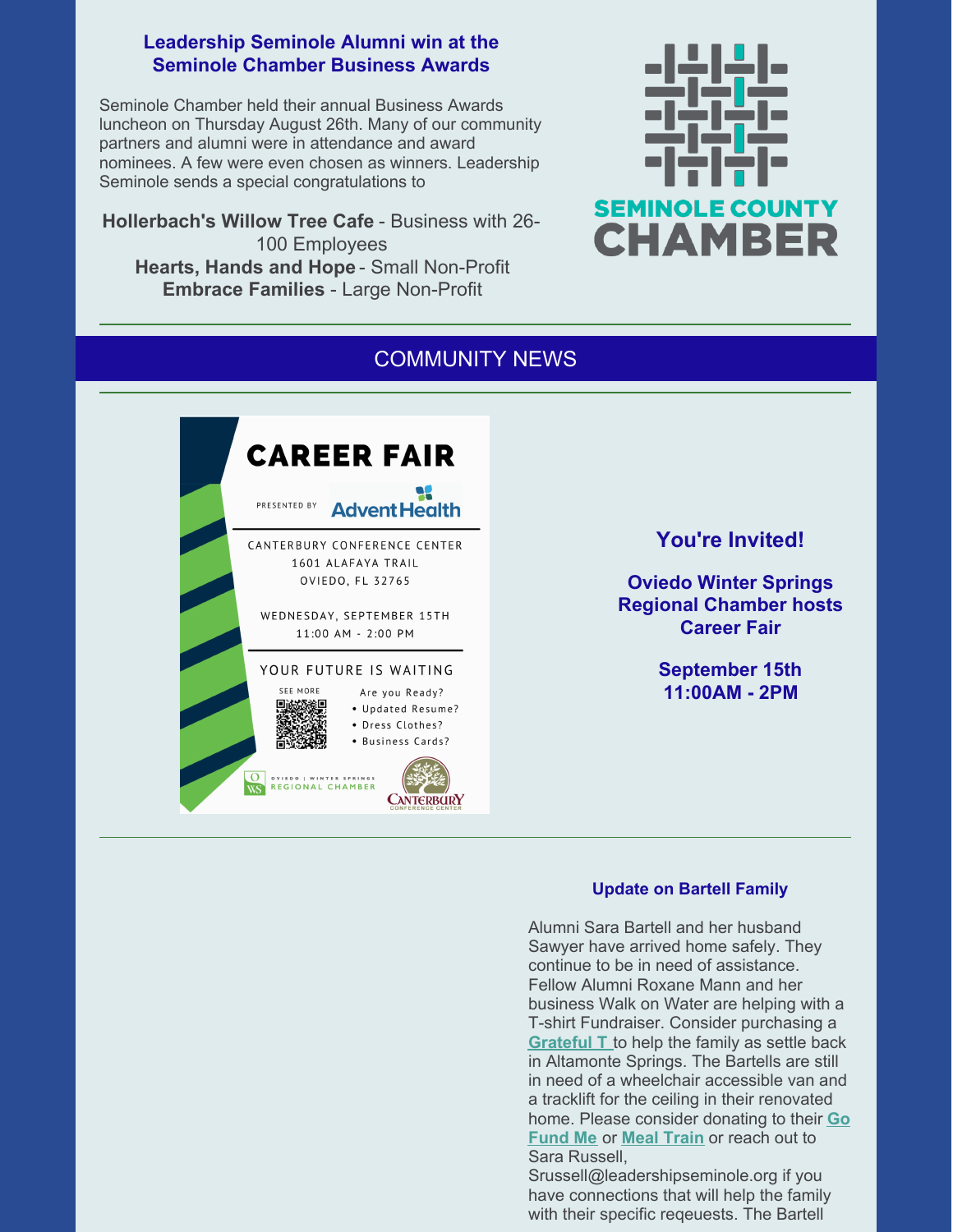

family has thanked Leadership Seminole again and again and is so grateful for the support.

## WE'VE MOVED

Leadership Seminole moved our office this week! In case you're sending us mail or want to stop by, please update our contact information:

#### **Leadership Seminole 1055 AAA Drive Suite 140 Heathrow, FL 32746**

### SAVE THE DATE

Wednesday October 13, 2021 - Call to Service, Lake Mary Events Center

Friday November 5, 2021 - After Hours, Top Golf Lake Mary

Friday January 28, 2022 - Leadership Summit, Lake Mary Events Center

Friday February 4, 2022 - After Hours, Tuffy's Lounge, Sanford

Sunday March 27, 2022 - Leadership Seminole Fundraiser, Top Golf Lake Mary

Friday May 6, 2022 - After Hours, 4th Street Bar & Grill, Lake Mary

Friday May 20, 2022 - Community Leadership Celebration, Westin Lake Mary